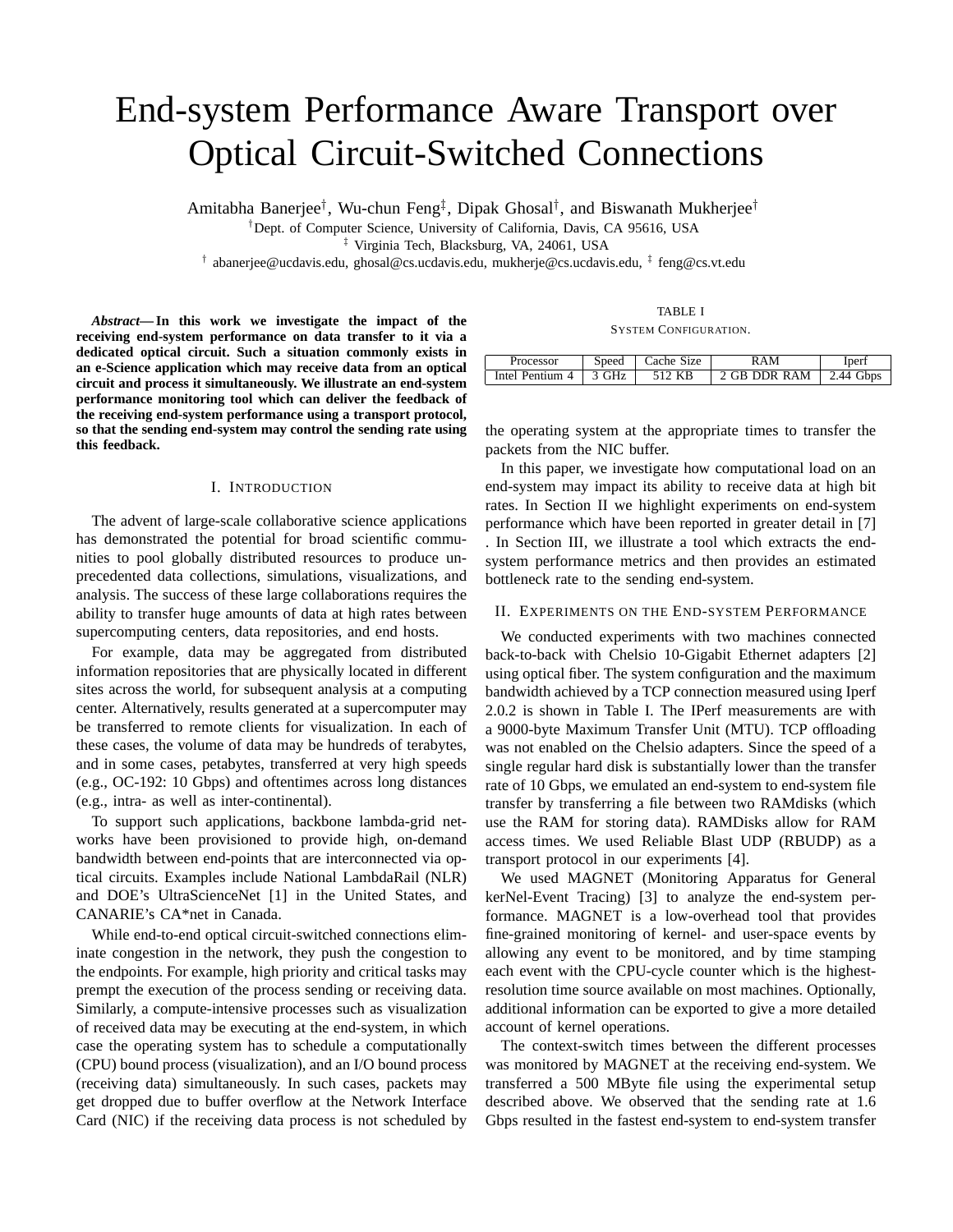

(a) Time slice allocated by the OS to the visualization workload



(b) *Lossless time interval* duration



time when the receiving end-system was under no additional computational load. In order to emulate a computational load on the receiving end-system, we ran an isosurface extraction visualization process of a knee joint image, which is expected to impose varying computational and I/O load, depending on the stage of computation. We hereafter refer to the latter as a *visualization workload*.

Figure 1(a) shows the duration of the time slices that is allocated to the visualization workload by the operating system when the end-system is receiving data simultaneously. For simplicity, we only showed the results for the time duration of the first UDP blast (iteration of transmitting UDP packets) of RBUDP. We observed that many time slices allocated by the OS to the visualization workload are of duration of as much as 10 ms. Most of the packets arriving at the receiving endsystem in such a time interval when the visualization workload is executing would be lost, because the network interface card may not support enough buffer to store the arriving packets. At a line rate of 1.6 Gbps, 2 MByte of data would be lost in a duration of 10 ms, if not handled properly by the end-system.

We define time intervals when no packet losses occur at the receiving end-system as **lossless time intervals**. We measure the duration of the lossless time interval by comparing packet losses with MAGNET traces. Figure 1(b) shows the duration of lossless time intervals. We observed that most of the lossless time intervals are distributed between 10 ms and 20 ms.

We explain these observations as follows. Most OS schedulers differentiate between an I/O-bound process and a CPUbound process. One of the goals of the OS scheduler is to improve the interactivity and response time of the system. The OS intends to favor the I/O process when scheduling. Different OSs have different means of classifying I/O and CPU processes, and favoring the I/O-bound processes. For example, the Linux 2.6 scheduler classifies between the above two, based on the average sleep time of a process, which is updated every time the process is context switched. A dynamic bonus proportional to the average sleep time is awarded to the task priority. I/O-bound processes have higher average sleep time than CPU-bound processes, and they are thus favored.

In the above example, when the process receiving data starts, it is classified as an I/O process. Interrupts are frequently generated for the incoming packets. While the OS is handling these interrupts, the CPU-bound visualization workload is held up. After a certain period of time (280 ms in this case), the OS begins to treat the process receiving data as a CPU-bound process, since it has been running continuously. Thereafter, both processes are handled equally.

# III. END-SYSTEM PERFORMANCE MONITORING TOOL

From these experiments, we conclude that a receiving endsystem is prone to dropping packets when it is subject to a computational load in addition to receiving data. Figure 2 shows a model of the various components of an integrated tool that we are developing to track the end-system performance and deliver the feedback to the sender so that the sender may throttle the sending rate appropriately under such circumstances. The integrated tool consists of four components (i) a fine grained, lightweight Kernel-level Event Monitoring Tool (KEMT), (ii) a lightweight Event Prediction Tool (EPT), (iii) a Queuing Network-model based Tool (QNT) for performance analysis of the end-system so as to compute and predict the end-system bottleneck rate of the receiving process, and (iv) a Feedback Generator (FG) which integrates with the transport protocol and delivers the feedback to the sender. We briefly describe the role of each of the tools as follows:

## *A. Kernel-level Event Monitoring Tool (KEMT)*

In order to model the network operation and to predict substantial changes in end-system behavior, various event traces need to be collected. Events must be monitored in the kernel rather than in the application because many events that negatively affect performance occur while the application is not running and hence the application is unable to take note. An example is the kernel scheduler.

Therefore, the KEMT must be a light-load kernel event monitoring tool, which can timestamp events such as contextswitch between processes, hardware and software interrupts,